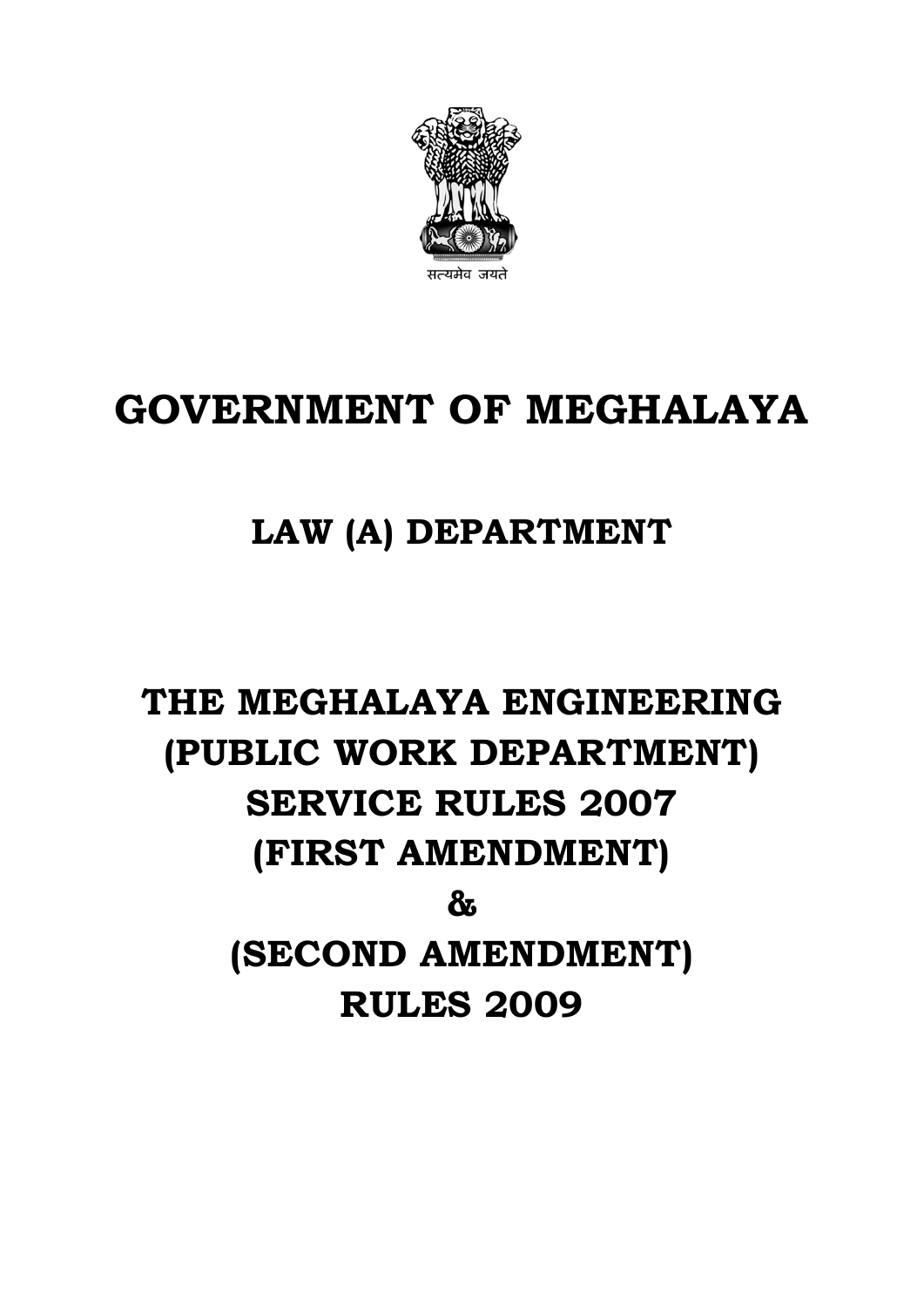, WORKS (R&B) DEPARTMENT :::: ADMINISTRATION BRANCH GOVERNMENT OF MEGHALAYA

### ORDERS BY THE GOVERNOR NOTIFICATION

 $-49-$ 

#### Dated Shillong, the 12th November, 2007.

ANNEXURE-5(53

No. *PW/Admn-8S/200S/Pt.l40:* In exercise of the powers conferred by the Proviso to Article 309 of the Constitution of India and all other powers enabling him in this behalf, the Governor of Meghalaya is pleased to amend the Meghalaya Engineering (Public Works Department) Service Rules, 1995 as follows:

*Short title and commencement* 1.

- 1. These Rules shall be called the Meghalaya Engineering (Public Works) Department)Service Rules, 2007 (First Amendment).
- 2. They shall come into force with effect from the date of notification in the Gazette of Meghalaya.

#### Amendment of Rule 7

1. The following clause shall be inserted in Sub-rule (7) of Rule 7:

"(c) By promotion' from amongst Junior Engineers who are Degree holders."

2. The following wordings shall be substituted in Sub-rule (8) of Rule 7:

"The proportion of vacancies to be filled in accordance with clauses (a), (b) and (c) of Sub-rule (7) shall be 30 % (thirty per cent) by promotion, 55 %(fifty-five per cent) by direct recruitment and 15% (fifteen per cent) by promotion from amongst Junior Engineers who are Degree holders of the total cadre strength.

#### *Amendment ofSchedule* <sup>11</sup>

1. The following wordings shall be substituted for para 2 of column 3 against sl. 6 of Schedule II:

"Direct recruitment 55% of the total cadre strength."

. 2. The following para with the following wordings shall be added after para 2 of Column 3 against s1.6 of Schedule II:

"15% by promotion from amongst Junior Engineers who are Degree holders."

3. The following wordings shall be inserted at column 4 against newly added para 3 against s1. 6 of Schedule II:

"BE in Civil Engineering or its equivalent from a recognized University/Institution."

 $421 -$ 

(P.S.G.Lyngdoh)<br>Joint Secretary to the Government of Meghalaya, Public Works (R&B) Department.

Memo No. *PW/Admn-85/2005/Pt./40(A),* Dated Shillong, the  $12^{th}$  November, 2007.

 $Copy to:$   $'$ 

 $\mathcal{C}^{\bullet}$ 

1. The Director, Printing and Stationery, Meghalaya, Shlliong for favour of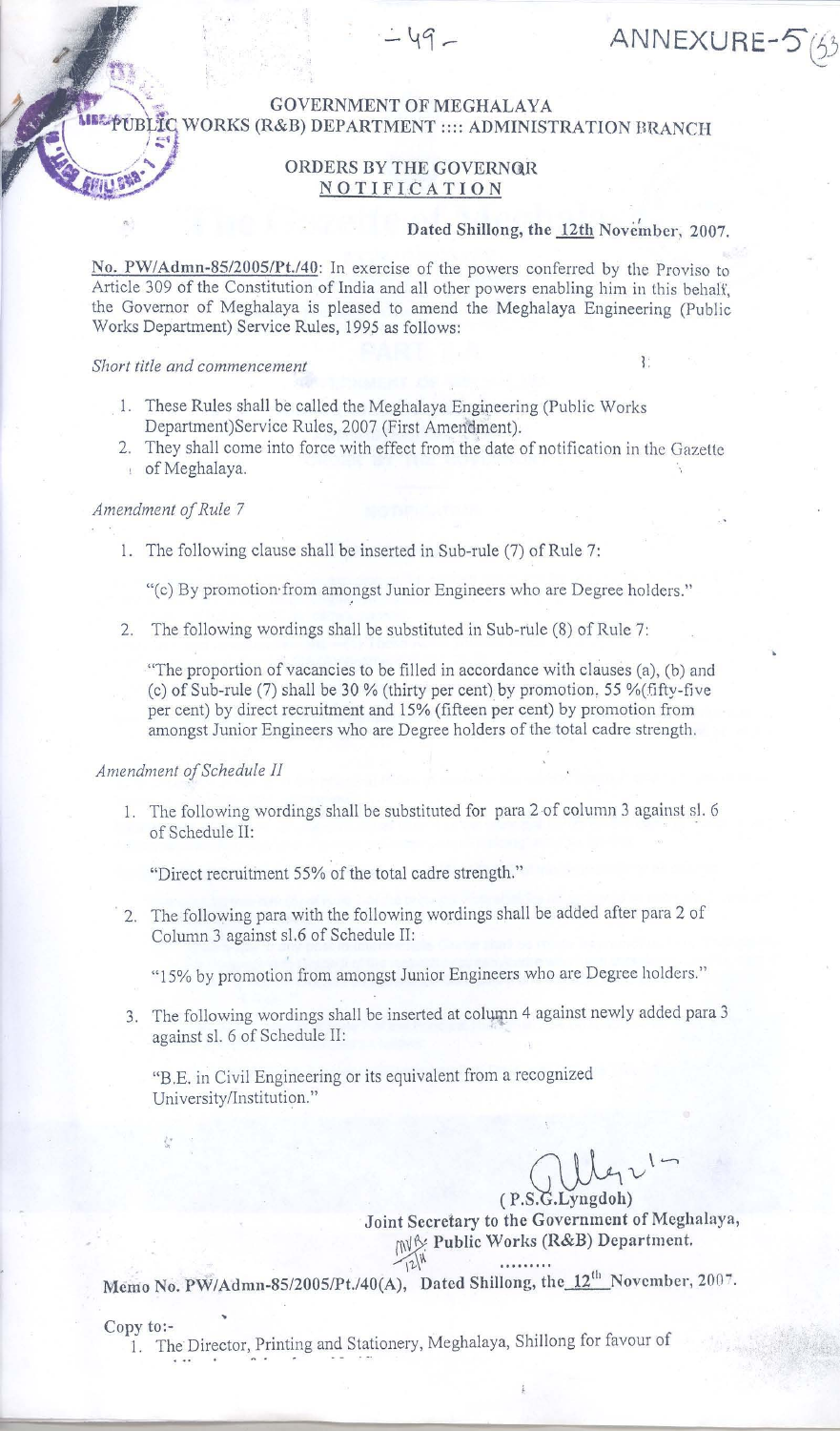### **GOVERNMENT OF MEGHALAYA PUBLIC WORKS (ROADS & BUILDINGS) DEPARTMENT**

#### **ADMINISTRATION BRANCH**

#### **ORDER BY THE GOVERNOR**

**\_\_\_\_\_\_\_** 

#### **NOTIFICATION**

The 15th October, 2009

**No. PW/Admn-13/89/Pt/113**.- In exercise of the powers conferred by the proviso to Article 309 of the Constitution of India, the Governor of Meghalaya is pleased to amend the Meghalaya Engineering (Public Works Department) Service Rules, 1995, as follows, namely:-

**1. Short title and commencement :-** (1) These Rules shall be called the Meghalaya Engineering (Public Works Department) Service (2nd Amendment) Rules, 2009.

(2) They shall come into force from the date of this notification in the Official Gazette.

**2. Amendment of Rule 2.-** (1) In the Meghalaya Engineer (P.W.D.) Service Rules, 1995 hereinafter referred to as the principal Rules, in clause (c) for the word occurring as "rule 8(1)(a)" and "8(2)(a)" shall be read as "rule 8(1) and rule 8(2)".

(2) In clause (i) of rule 2 of the principal Rules in between the words "Grade I" and "or" , the wordings "Intermediate Grade shall be inserted".

- **3. Amendment of Rule 4. -** In sub rule (3) of Rule 4 of the principal Rules for the existing words "and of Additional Chief Engineer-cum-Director of Research and Training" shall be deleted.
- **4. Amendment of Rule 7.-** (1) The existing sub-rule (5) of Rule 7 of the principal Rule be deleted.
	- (2) The existing sub-rule (6) of Rule 7 of the principal Rule shall be renumbered as sub-rule (5) and shall be substituted as follows:-

"(5) Appointment to any post in Intermediate Grade shall be made by promotion from amongst the members belonging to Grade II of the respective stream/cadre who have completed 8 (eight) years of continuous services in Grade II as specified in Schedule II and included in the select list referred to in sub-rule (S)" of Rule 9.

(3) The existing sub-rule (7) of Rule 7 of the Principal Rule shall now be renumbered as sub-rule (6) of Rule 7, and shall be substituted as follows: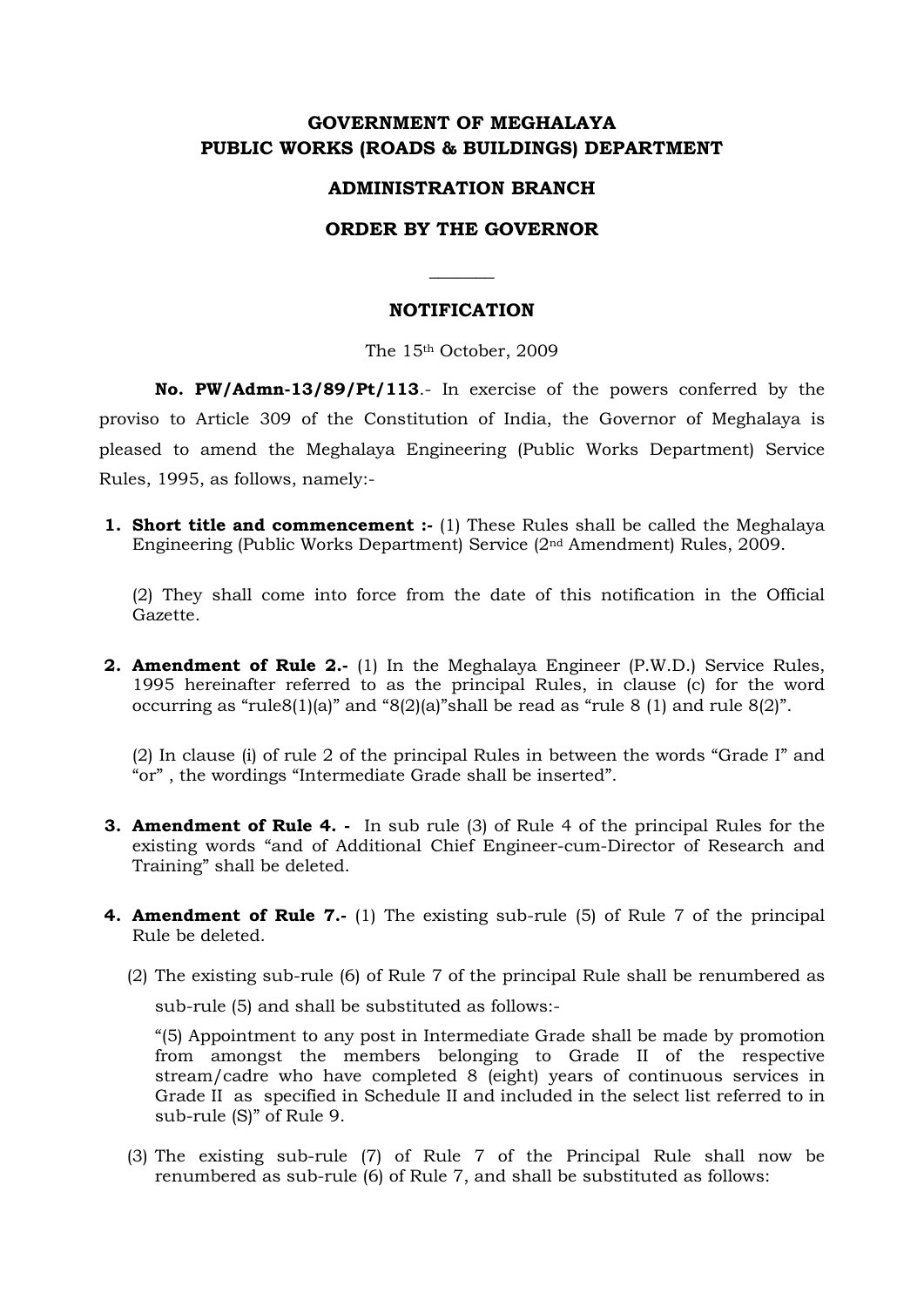"(6) The Offices of Sub-Divisional Officers and Sub-Divisional Officers (Technical Consultant) are renamed as the Offices of the Assistant Executive Engineer. The said Offices shall be manned by Officers in the Intermediate Grade. The wording Sub-Divisional Officers/Sub-Divisional Officers (Technical Consultant), Sub-Divisional Officers (Mechanical) and Sub-Divisional Officers (Electrical) shall stand deleted".

- $(4)$  In the existing sub-rule  $(7)$  (a) of Rule 7 of the Principal Rule which is renumbered as sub-rule (6) (a) "for wording "against item 6" shall be omitted and substituted by the working "against item 7".
- (5) The existing sub-rule 7 (b) of Rule 7 of the principal Rule shall now be renumbered as sub-rule (6)(b) of Rule 7 and the following proviso shall be inserted, namely:

"Provided that the number of persons recruited under clause (a) above shall not at any time exceed 30 % (thirty percent) of the total strength in that Grade of service".

- (6) The existing sub-rule (8) of Rule 7 of the principal Rule shall be deleted.
- (7) The existing sub-rule (9) of Rule 7 of the principal Rule shall be renumbered as sub-rule (7).
- **5. Amendment of Rule 8.** (1) In sub-rule (2) of Rule 8 of the principal rule, figure "(5)" shall be inserted after the figure "(4)" and after figure "(6)" the figure "(7)" shall be added.

(2) The Committee referred to in sub-rule (1) and (2) of Rule 8 of the principal rule, figure "(5)" shall be inserted after the figures "(4)" and after figure "(6)" the figure "(7)" shall be added.

**6. Amendment of Rule 9.-** (1) The existing sub-rule (2) of Rule 9 of the principal rules shall be substituted as follows:

"(2) The Committee referred to in sub-rule  $(1)$  and  $(2)$  of Rule 8 shall, after examining the character rolls, service records and other document in respect of all such persons, prepare a list based on seniority with due regard to individual merit and suitability. The number of persons to be included in the list shall be according to the actual number of vacancies available at the particular Grade".

(2) In the existing sub-rule (4) of Rule 9 of the Principal Rule, the figure "(6)" and " $(7)(a)$ " shall be replaced by figure " $(5)$ ".

(3) In the existing sub-rule (5), of Rule 9 of the Principal Rule, the figure "(6)" and "(7) (a)" shall be replaced by figure " $(5)$ ".

**7. Amendment of Rule 12.-** For the existing sub-rule (4) of rule 12 of the Principal Rule shall be substituted as follows: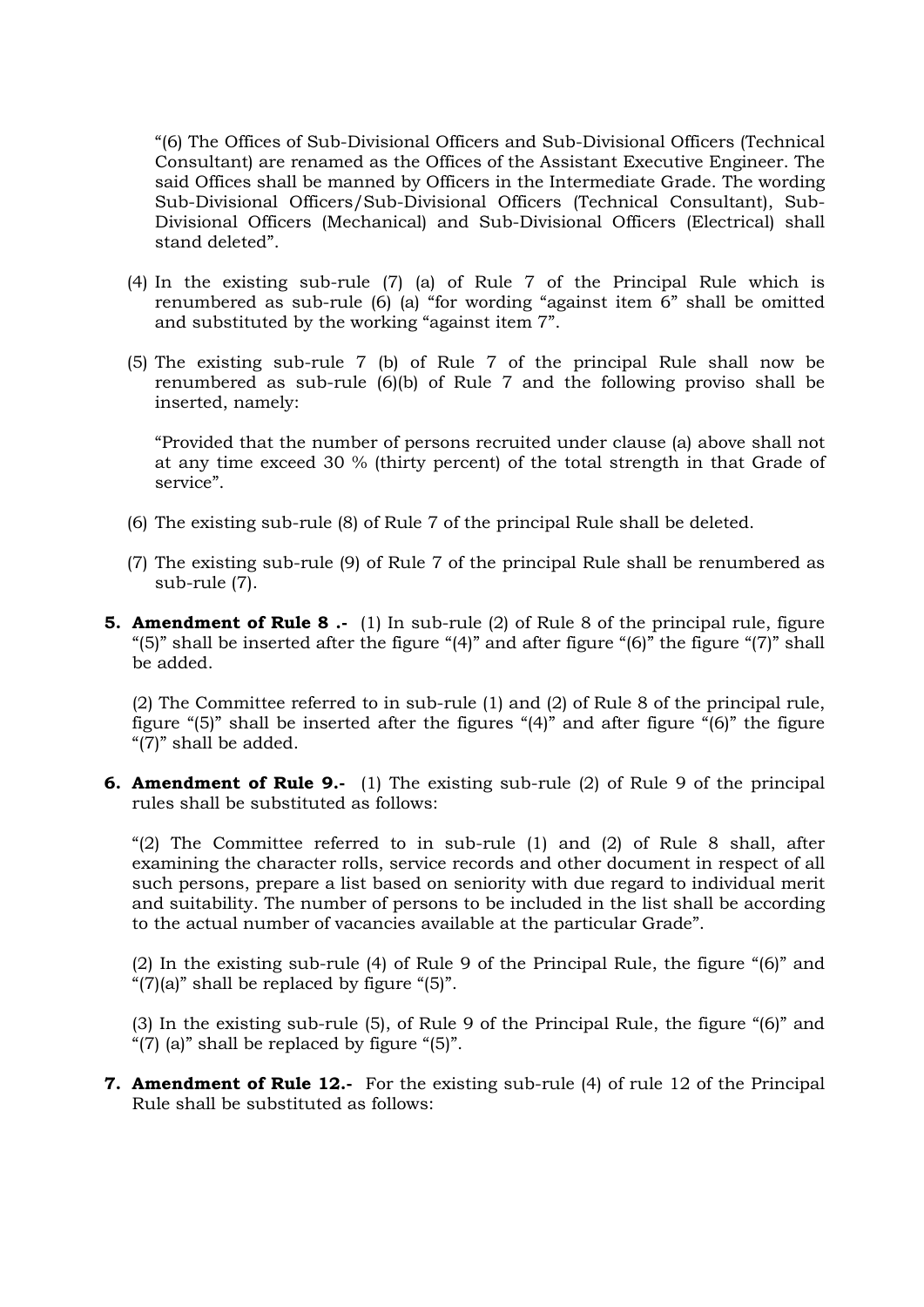"(4) On the basis of the result of interview, the Commission shall prepare a list of successful candidates in order of merit which shall be determined in accordance with the aggregate marks obtain by each candidate and if two or more candidates obtained equal marks the Commission shall arrange them in order of their relative merit which shall be determined in accordance with the general suitability of candidate for appointment to the post (s). The number of persons to be included in the list shall be according to the actual number of vacancies that are likely to occur during the recruitment year plus 10 (ten) percent of the actual vacancies or 2 (two) names, whichever is more. The list shall be forwarded by the Commission to the Appointing Authority".

**8. Amendment of Rule 13.-** After sub-rule (3) of Rules 13 of the Principal Rule the following new proviso shall be added:

"Provided that for person (s) employed in State or Central Government, Semi-Government Organisation or Corporations, there shall be no upper age limit".

- **9. Amendment of Rule 14. -** In sub-rule (1) of Rule 14 of the Principal Rules for the existing wording "is" occurring in between the words "prescribed" and "not" shall be substituted by the wording "if".
- **10. Amendment of Rule 15.-** (1) The existing sub-rule (2) (i) of Rule 15 of the Principal Rules, the working occurring as "clause (b) of sub-rule (7) and sub-rule (9) of Rule 9" shall be omitted and substituted as "Clause (b) of sub-rule (6) and subrule (7) of Rule 7".

(2) (a) – The existing sub-rule (3) of Rule 15 of the Principal Rules, the figures " $6$ ", (7) (a) and (9) of Rule "7" shall be read as " $(6)$ " (a) and  $(7)$  of Rule  $7$ ".

(b) The sub-rule (3) of Rule 5 of the Principal Rule for the existing wordings occurring as "under sub-rule (4) of rule 9" shall be substituted by the wording "under sub-rule (5) of Rule 7".

- **11. Amendment of Rule 16.-** In rule 16 of the Principal Rules the wordings "sub-rule (7)" and "sub-rule (8) of Rule 7" shall be omitted and substituted by the words "subrule (6) and sub-rule (7) of Rule 7".
- **12. Amendment of Rule 19.-**For the existing second proviso to sub-rule (4) of Rule 19 of the Principals Rules shall be deleted.
- **13. Amendment of Rule 20.-** In sub-rule (1) of Rule 20 of the principal Rule in between the wording "Grade I" and "Senior Grade II", the words "Intermediate Grade" to be inserted.
- **14. Deletion of rule 22.-** The existing Rule 22 of the Principal Rules shall be deleted.
- **15. Deletion of rule 23.-** The existing Rule 23 of the Principal Rules shall be deleted.
- **16. Amendment of rule 24. -** The existing Rule 24 of the Principal Rules shall be renumbered as Rule 22.
- **17. Deletion of rule 25. -** The existing Rule 25 of the Principal Rules shall be deleted.